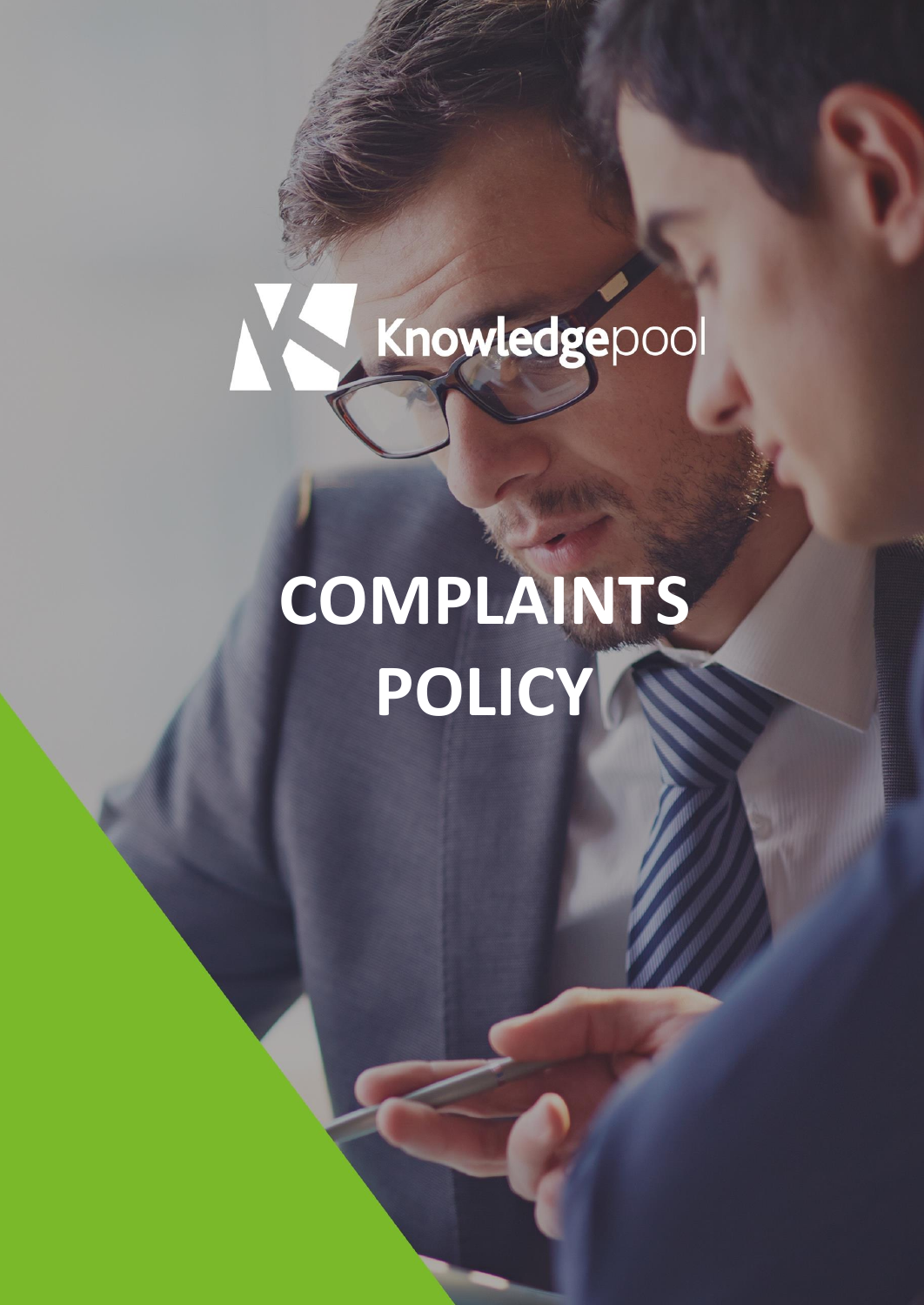

## KNOWLEDGEPOOL

Complaints Policy

| <b>Review Date</b> | <b>April 2019</b>                  |
|--------------------|------------------------------------|
| Approved by        | Director of Apprenticeships        |
|                    | Director of Quality and Curriculum |

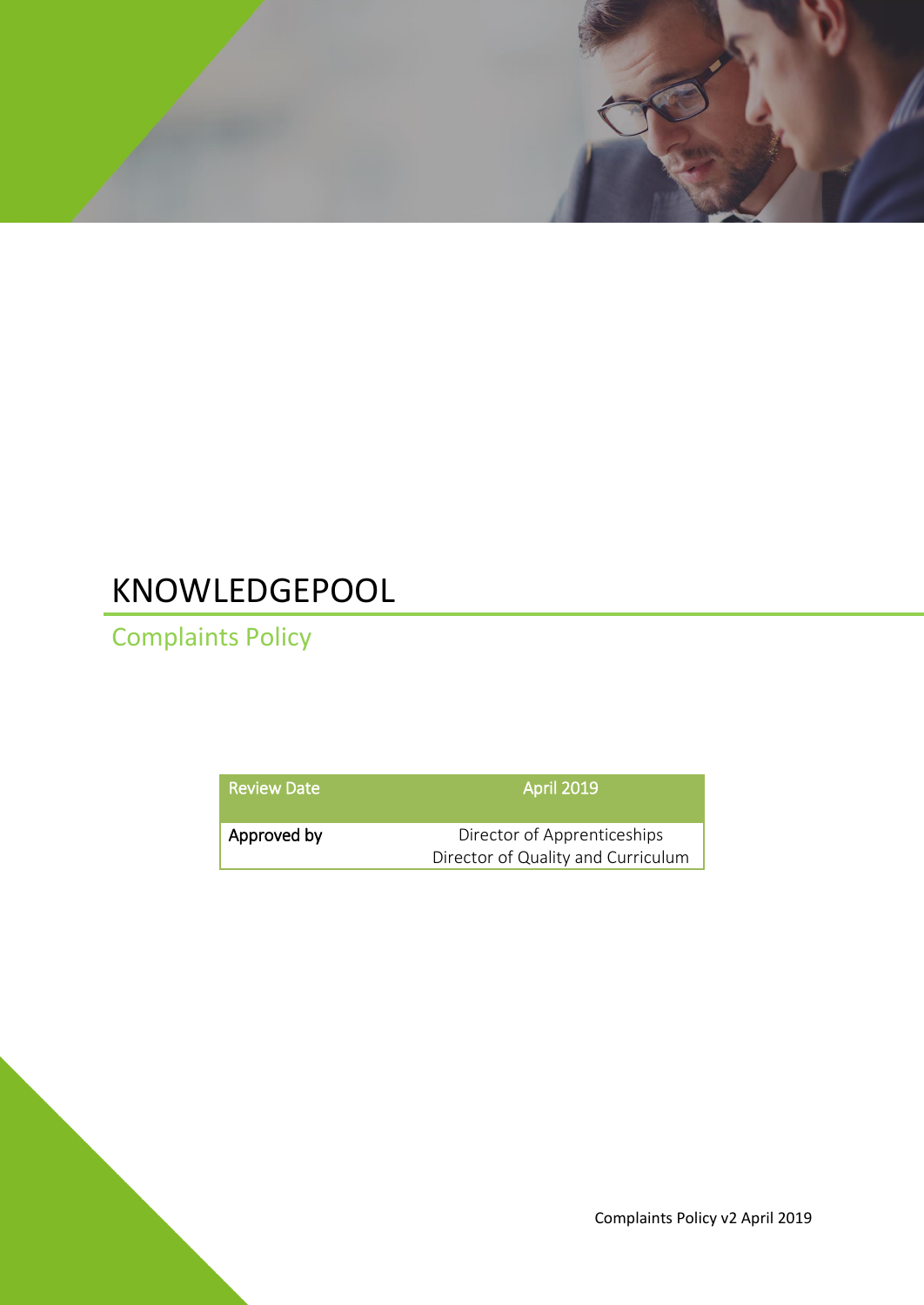

#### 1. Policy Statement

1.1 Knowledgepool welcomes feedback from Apprentices, Pre-employment training learners, employers and members of the public on the learning, resources, facilities and other services for which it is responsible. We are committed to offering provision of the highest quality and naturally wish to be responsive to the views and experience of our client communities, which we also recognise as vital to sustainable improvement.

1.2 Our aim in responding to complaints is to achieve an outcome which is satisfactory and fair to all parties. We achieve this through prompt and full investigation facilitated by the procedure outlined below.

#### 2. Overview

Should you have any queries or would like to make a complaint regarding your apprenticeship programme your first point of contact should be your Talent Coach. You can also contact the Learner Apprenticeship Helpdesk. They can be contacted by emailing

apprenticeships@knowledgepool.com, or calling 0203 429 7354, between 8:30am and 5:30pm GMT, Monday to Friday, excluding English bank holidays. Out of hours, callers will be able to leave voicemail messages, if desired, which will be responded to by the team the next working day.

Further information on the complaints escalation route can be found in this policy. A summary will be issued by your talent coach and the policy is also available in the learning platform.

If Knowledgepool are unable to resolve the issue or complaint to your satisfaction or you require further advice and guidance you can contact the Apprenticeships Helpline on 0800 015 0400 or by email at nationalhelpdesk@apprenticeships.gov.uk

#### 3. Responsibilities

3.1 Overall responsibility for complaints procedures falls to the Director of Apprenticeships. On a day to day basis, however, complaints are the responsibility of Knowledgepool's Director of Quality and Curriculum.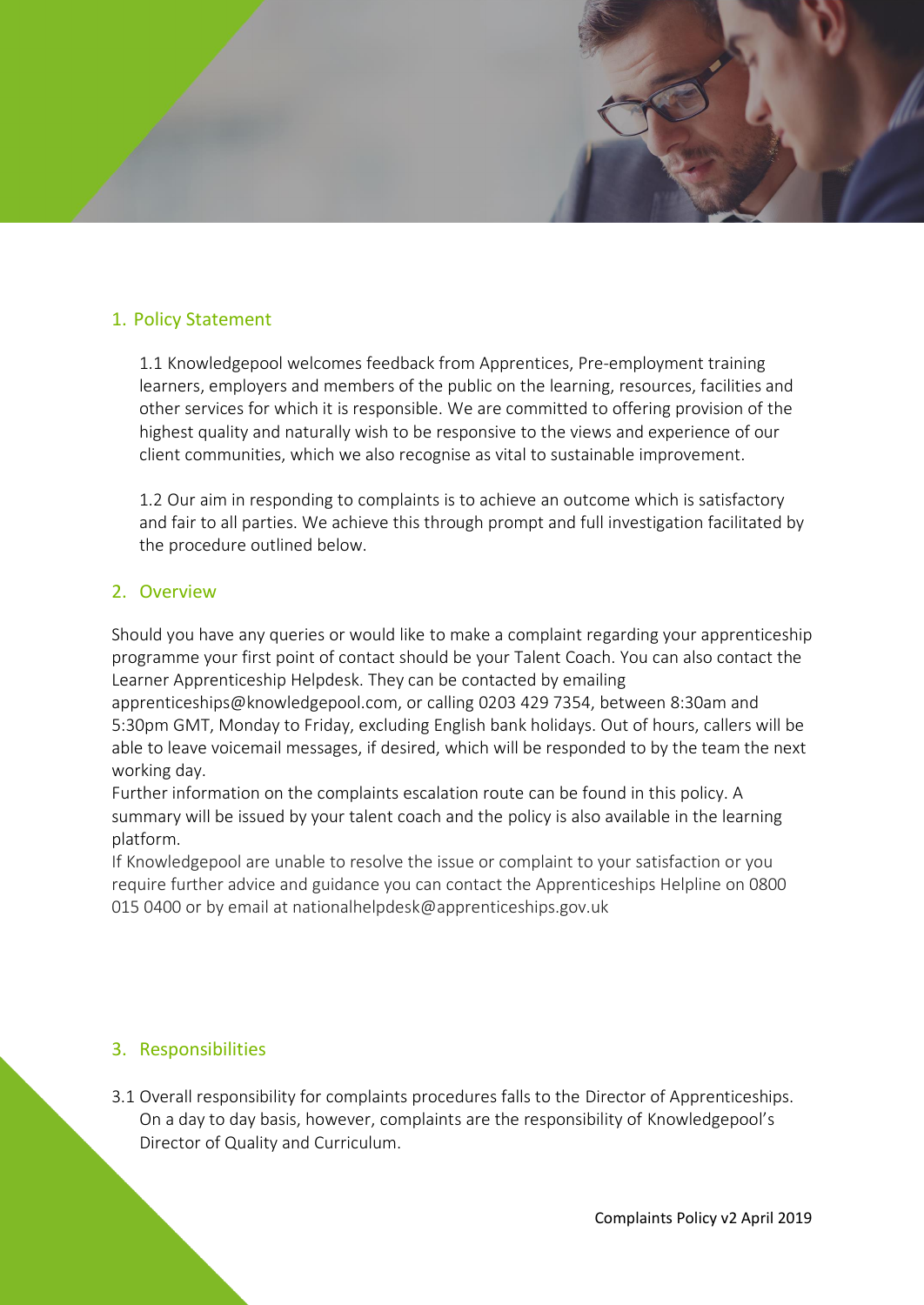

- 3.2 All Knowledgepool staff have a responsibility in respect of resolving complaints prior to formal procedures being initiated, where this is possible. However, in the instance when complaints cannot be addressed at a local/operational level a formal complaint should be made to the Director of Apprenticeships, (or their nominated deputy) and the Director of Quality and Curriculum and Quality Coordinator will maintain a central log of all complaints.
- 3.3 Knowledgepool has a responsibility to ensure that all data is processed in line with GDPR legislation. Knowledgepool aims to ensure that individuals are aware that their data is being processed, and that they understand:
	- How the data is being used
	- How to exercise their rights

For further information on how your data will be used please refer to the Capita/Knowledgepool Group policies on GDPR. Or click here to view [Knowledgepool Privacy](https://knowledgepool.com/privacy-notice/)  [Notice.](https://knowledgepool.com/privacy-notice/)

#### 4. Complaints Procedure

- 4.1 A formal complaint can be made to Knowledgepool's Director of Apprenticeships, (Or their nominated deputy) Director of Quality and Curriculum:
	- **By phone on 0203 429 7354**
	- **By email [apprenticeships@knowledgepool.com](mailto:apprenticeships@knowledgepool.com)**
	- **.** In writing to the Director of Apprenticeships, Management Team or Director of Quality and Curriculum
		- 1st Floor
		- **Reading Bridge House**
		- George Street
		- **Reading**
		- **RG1 8LS**

4.2 In order to ensure the availability of evidence, complaints should be made within 6 months of an incident taking place.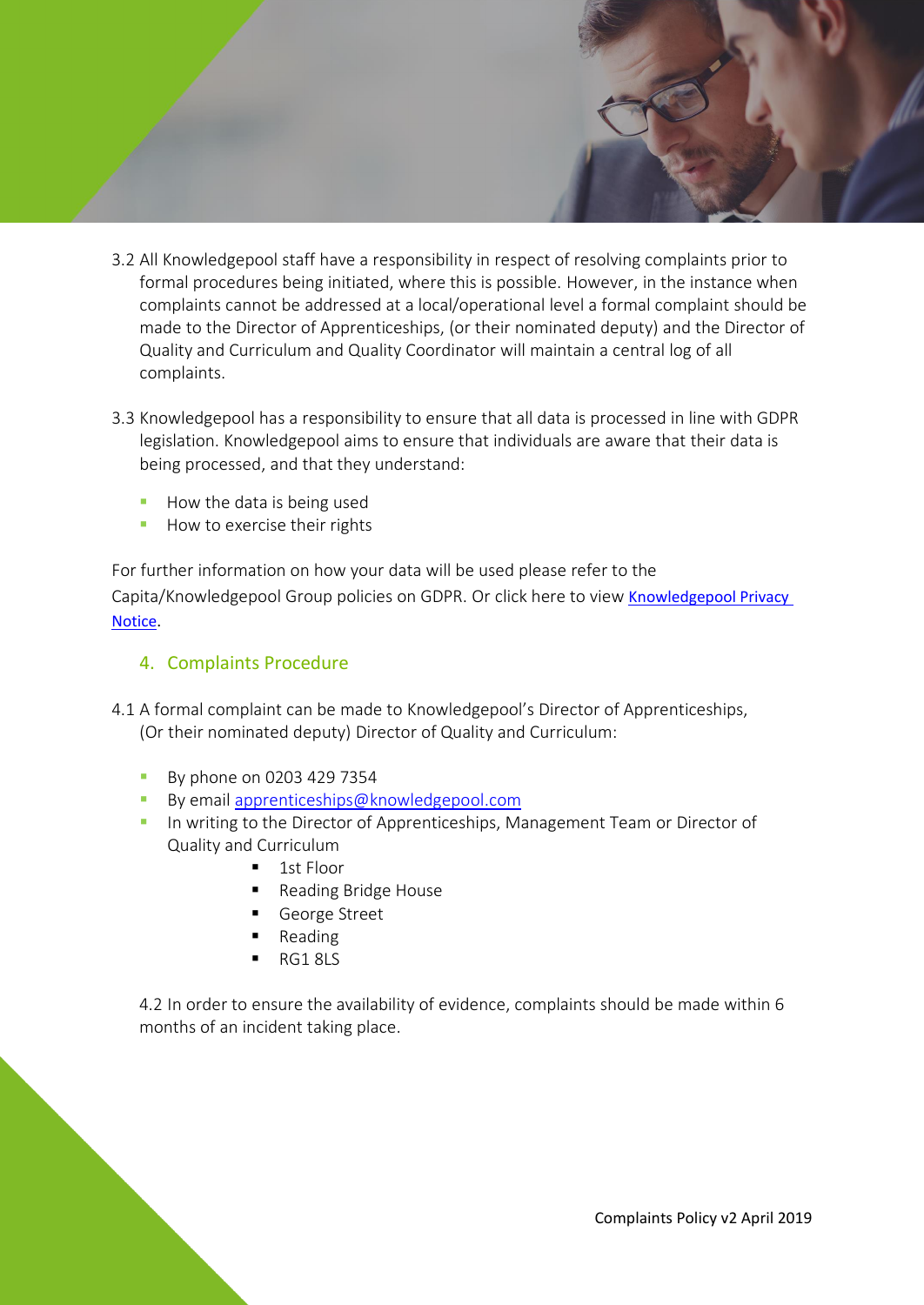

4.3 A complaint will be formally acknowledged by Knowledgepool within 1 working day of receipt.

4.4 Complaints will be reviewed by the Director of Quality and Curriculum who will initiate and co-ordinate an appropriate investigation. This may include interviews with appropriate parties and, if necessary, further clarification from the complainant.

4.5 Knowledgepool will aim to resolve complaints within 10 working days. Should a further period be required, the complainant will be informed.

4.6 The Director of Quality and Curriculum will write to the complainant advising him/her of the conclusions of the investigation.

#### 5. Appeals

The complainant has 5 working days of receipt of formal response from the Director of Quality and Curriculum in which to appeal against any decision. Appeals should be made in writing to the Director of Quality and Curriculum as per 3.1.

Knowledgepool will make every effort to adhere to the time limits but these may have to be extended should the appropriate people be unavailable. If the learner is not satisfied with the decision at this stage and this procedure has been exhausted, then the learner can contact the Awarding Organisation. The Awarding Organisation should only be contacted when this procedure is FULLY exhausted.

If the learner is still not satisfied with the decision at this stage and this procedure has been exhausted, then the learner can contact the following regulatory body i.e. ESFA Formal ESFA complaint [https://www.gov.uk/complain-further-education](https://www.gov.uk/complain-further-education-apprenticeship)[apprenticeship.](https://www.gov.uk/complain-further-education-apprenticeship)

*Other regulatory bodies:*

- OfQual<https://www.gov.uk/government/organisations/ofqual>
- SQA<https://www.sqa.org.uk/sqa/70972.html>
- SDS<https://www.skillsdevelopmentscotland.co.uk/>
- Qualifications Wales <http://www.qualificationswales.org/english/>

Further information relating to appeals can also be found in our appeals policy.